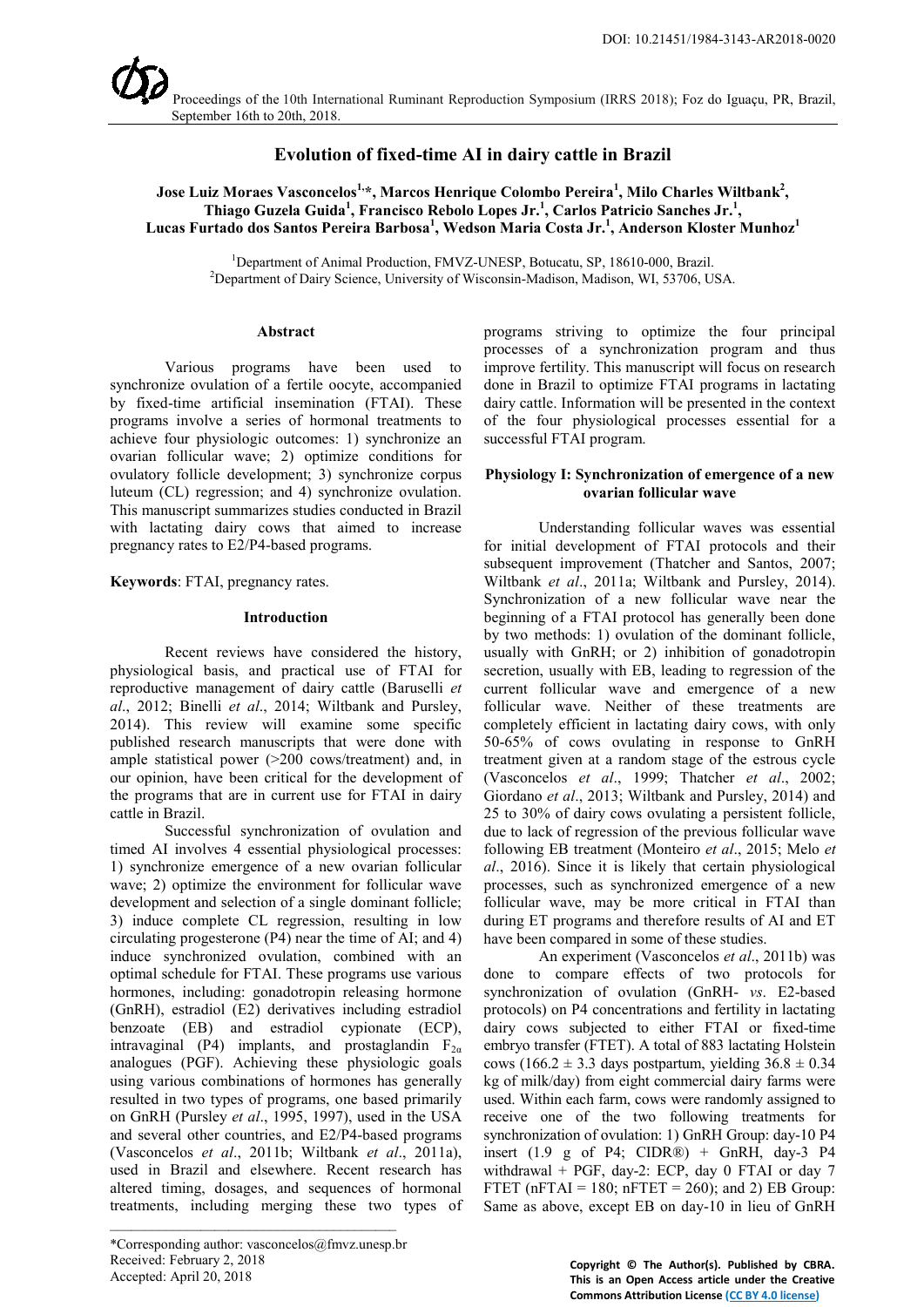$(nFTAI = 174; nFTET = 269)$ . Circulating P4 on day-3 was greater in GnRH than EB treatment (2.89 ± 0.15 *vs*.  $2.29 \pm 0.15$  ng/ml; P < 0.01), but there were no effects of treatments on P4 on day 7 (3.15  $\pm$  0.13 *vs.* 3.03  $\pm$ 0.14 ng/ml;  $P > 0.10$ ). Pregnancy rate at 60 days was higher for FTET compared to FTAI (37.6% [199/529] *vs*. 26.5% [94/354]; P < 0.001). However, there were no effects of GnRH *vs*. EB on synchronized ovulation (87.0% [383/440] *vs*. 85.3% [378/443]), P/AI at 60 days (27.2% [49/80] *vs*. 25.9% [45/174]) or P/ET (38.8% [101/260] *vs*. 36.4% [98/269]), or when only synchronized cows are considered for P/AI at 60 days (35.3% [55/156] *vs*. 33.8% [50/148]) or P/ET (50.7% [115/227] *vs*. 51.3% [118/230]). Thus, either GnRH or EB could be used at the start of the protocol; although GnRH-treated cows had higher P4 during the protocol than those given EB, reproductive performance was similar.

Another study (Pereira *et al*., 2015) evaluated fertility in a FTAI protocol that compared EB versus EB + GnRH at the start of the protocol. For this study a GnRH treatment at the beginning of the protocol was added to a standard Brazilian protocol that was initiated with EB in order to evaluate whether ovulation of a dominant follicle in some cows could improve fertility due to greater synchronization of the follicular wave and greater circulating P4 during growth of the ovulatory follicle. Due to ovulation of a new follicle and consequently a CL, this study also evaluated using two PGF treatments at the end of the protocol to optimize CL regression (discussed in next section). Lactating Holstein cows ( $n = 1808$ ) were randomly assigned during cool or hot seasons to receive FTAI (day 0) after one of three treatments: Control: CIDR  $+$  2 mg of EB on day-11, PGF on day-4, CIDR withdrawal  $+1.0$  mg of ECP on day-2, and FTAI on day 0; 2PGF: Identical to

the Control protocol, with addition of a second PGF treatment on day-2; and GnRH: Identical to the 2PGF protocol, with addition of 100 µg GnRH on day-11. Pregnancy diagnoses were done 32 and 60 days after FTAI.

Season had major effects on many reproductive measures, with more cool *vs*. hot season cows having a CL at PGF (62.9 *vs*. 56.2%), expressing estrus (86.7 *vs*. 79.9%), ovulating following the protocol (89.7 *vs*. 84.3%), becoming pregnant following the protocol (45.4 *vs*. 21.4%), and having larger ovulatory follicle diameter at AI (15.7 *vs*. 14.8 mm). The GnRH protocol increased percentage of cows with a CL (Control =  $56.9\%$ ; 2PGF  $= 55.8\%$ ; GnRH  $= 70.5\%$  and circulating P4 concentrations on day-4 (Control =  $3.28 \pm 0.22$ ; 2PGF =  $3.35 \pm 0.22$ ; GnRH =  $3.70 \pm 0.21$  ng/ml). GnRH also increased P/AI at 32 days (37.3% [219/595]) and 60 days (31% [179/595]) after TAI, compared to Control (30.0% [177/604] and 25.1% [145/604]) with intermediate results for the 2PGF protocol (33.2% [196/609] and 28.0% [164/609]). Positive effects of GnRH treatment on P/AI were only detected during the cool season (Control =  $41.0\%$ ; 2PGF =  $44.2\%$ ; GnRH = 50.9%) but not during the hot season (Table 1). In addition, there was only a significant effect of GnRH in cows with low P4  $(\leq 3 \text{ ng/ml})$  at the start of the protocol, with no significant effect in cows that had high P4 at the outset. Further, there was an interaction for presence of CL at PGF with follicle diameter; cows with a CL at PGF had greater P/AI if they ovulated larger *vs*. smaller follicles near TAI.

In conclusion, combining GnRH with EB increased fertility, as compared to EB alone, when used at the start of an E2/P4-based protocol, particularly during the cool season and in cows with low P4 at the outset.

Table 1. Effects of various treatment protocols on pregnancies per AI (P/AI) during hot *vs*. cool seasons.

|                                             | Protocol             |                        |                        |         |
|---------------------------------------------|----------------------|------------------------|------------------------|---------|
| Item*                                       | Control              | 2PGF                   | GnRH                   | P Value |
| $P/AI$ 32d for all cows <sup>1</sup>        |                      |                        |                        |         |
| Cool                                        | 41.0 $(116/283)^{b}$ | 44.2 $(125/283)^y$     | 50.9 $(148/291)^{ax}$  | 0.05    |
| Hot                                         | 19.0(61/321)         | 21.8 (71/326)          | 23.4 (71/304)          | 0.40    |
| P Value                                     | < 0.01               | < 0.01                 | < 0.01                 |         |
| Combined                                    | 30.0 $(177/604)^{b}$ | 33.2 $(196/609)^{b,y}$ | 37.3 $(219/595)^{a,x}$ | 0.02    |
| $P/AI$ D60 for all cows <sup>1</sup>        |                      |                        |                        |         |
| Cool                                        | 32.9 $(93/283)^{b}$  | 36.4 $(103/283)^{ab}$  | 41.6 $(121/291)^a$     | 0.09    |
| Hot                                         | 16.2(52/321)         | 18.7(61/326)           | 19.1 (58/304)          | 0.59    |
| P Value                                     | < 0.01               | < 0.01                 | < 0.01                 |         |
| Combined                                    | 25.1 $(145/604)^b$   | 28.0 $(164/609)^{a,b}$ | $31.0 (179/595)^a$     | 0.06    |
| P/AI D32 for synchronized cows <sup>2</sup> |                      |                        |                        |         |
| Cool                                        | 46.6 $(110/236)^b$   | 49.0 $(120/245)^{ab}$  | 55.7 $(142/255)^{a}$   | 0.11    |
| Hot                                         | 22.5 (52/231)        | 26.0 (60/231)          | 27.4 (61/223)          | 0.47    |
| P Value                                     | < 0.01               | < 0.01                 | < 0.01                 |         |
| Combined                                    | 34.7 $(162/467)^b$   | 37.8 $(180/476)^y$     | 42.5 $(203/478)^{aX}$  | 0.05    |
| P/AI D60 for synchronized cows <sup>2</sup> |                      |                        |                        |         |
| Cool                                        | 37.7 $(89/236)^y$    | 40.4 $(99/245)^{xy}$   | 45.5 $(116/255)^{x}$   | 0.20    |
| Hot                                         | 19.5(45/231)         | 21.7(50/231)           | 21.5 (48/223)          | 0.81    |
| P Value                                     | < 0.01               | < 0.01                 | < 0.01                 |         |
| Combined                                    | $28.7(134/467)^{y}$  | 31.3 $(149/476)^{xy}$  | 34.3 $(164/478)^{x}$   | 0.18    |

\*Least square means  $(n/n)$ ; <sup>1</sup>All inseminated cows; <sup>2</sup>Includes only cows that ovulated to ECP (visible CL at day 7); a,b Within a row =  $P \le 0.05$ ; x, y Within a row =  $P > 0.05$  and  $P \le 0.1$ . From Pereira *et al.* (2015).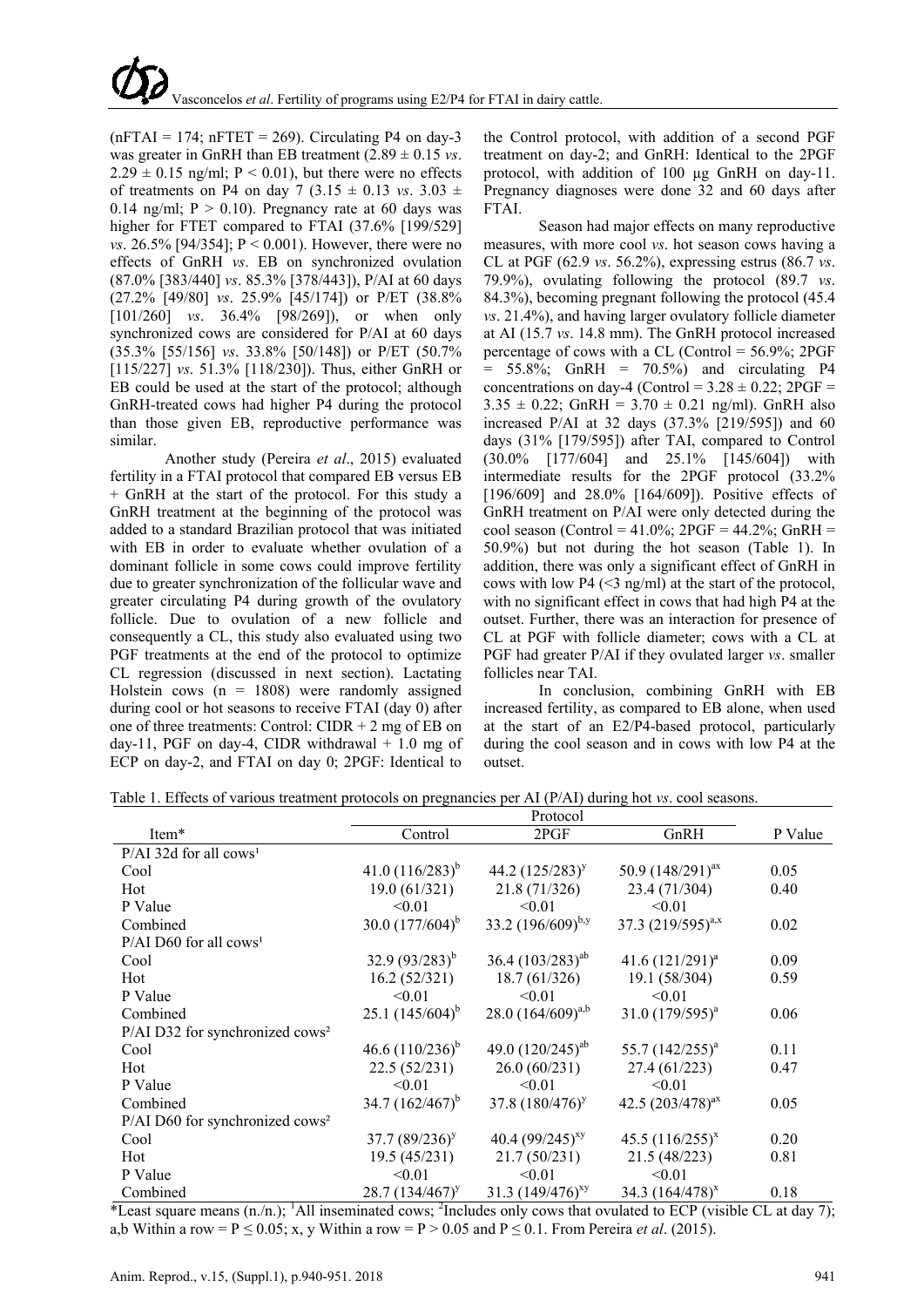### **Physiology II. Optimization of environment for follicular wave development and dominant follicle selection**

In dairy cows, a variety of methods have been evaluated to increase fertility in synchronization of ovulation programs, including: increasing P4 concentration during ovulatory follicle development (Bisinotto *et al*., 2010; Martins *et al*., 2011; Wiltbank *et al*., 2011b), increasing length of proestrus (Peters and Pursley, 2003; Pereira *et al*., 2013b), reducing follicle age (Cerri *et al*., 2009; Santos *et al*., 2010), and supplementing estrogen (E2) during proestrus (Cerri *et al*., 2004; Brusveen *et al*., 2009; Souza *et al*., 2011). Enhanced steroid metabolism in lactating dairy cows (Sangsritavong *et al*., 2002; Vasconcelos *et al*., 2003) alters reproductive physiology in dairy cattle (Wiltbank *et al*., 2006), including changes in the preovulatory follicle and ovulated oocyte. For example, there is a decrease in fertility following ovulation of larger follicles, persistent follicles, or follicles that grew when P4 concentrations are low, apparently by reducing embryo quality 1 week after AI (Wiltbank *et al*., 2014). In addition, greater P4 concentrations during the TAI protocol and greater E2 concentrations near time of AI may optimize oviductal and uterine environments, thus improving fertility in high-producing dairy cows (Miller *et al*., 1977; Buhi, 2002).

Cows without a CL at initiation of FTAI protocols have lower circulating P4 concentrations during development of the preovulatory follicular wave and reduced P/AI after FTAI. An experiment (Pereira *et al*., 2017a) was designed to evaluate effects of increased circulating P4 during preovulatory follicle growth prior to FTAI or FTET, in lactating dairy cows without a CL. Lactating dairy cows with no CL and low circulating P4  $(\leq1.0 \text{ ng/ml})$  were assigned to a protocol using one or

two intravaginal P4 implants (CIDRs) and subjected to FTAI or FTET. The low P4 cows for this experiment were identified on nine farms, of which four utilized FTAI ( $n = 326$  of 1,160 cows examined) and five utilized FTET ( $n = 445$  of 1,396). All cows were synchronized by insertion of one or two P4 implant(s) (CIDR[s]) at start of protocol (day-11) and simultaneous treatment with 2 mg of EB. Seven days later, cows were treated with PGF (day-4) and 2 d later treated with 1.0 mg ECP and CIDR(s) were removed (day-2). Cows received FTAI on day 0 or FTET on day 7. Cows were also randomly assigned to receive either one or two CIDRs from day-11 until day-2 (1CIDR *vs*. 2CIDR). The 2CIDR treatment increased circulating P4 at day-4  $(2.18 \pm 0.24 \text{ vs. } 1.77 \pm 0.23 \text{ ng/ml})$  but had no effect on ovulation at end of protocol (83.6 *vs*. 82.6%) or ovulatory follicle diameter  $(15.6 \pm 0.3 \text{ vs. } 15.3 \pm 0.3 \text{ mm})$ . If only cows that ovulated to the protocol were included, 1CIDR tended to have lower P/AI than 2CIDR at 32 days (42.8 *vs*. 52.6%; P = 0.10) and 60 days (37.7 *vs*. 48.1%;  $P = 0.08$ , with no effect on pregnancy loss. There was an interaction ( $P = 0.05$ ) between ovulatory follicle diameter and CIDR treatment (Fig. 1) on P/AI (day 60). In cows ovulating larger follicles  $\leq$  14 mm), 2CIDR treatment increased P/AI compared to 1CIDR  $(53.3 \text{ vs. } 34.9\%; \text{ P} = 0.02)$  but not in cows ovulating small follicles (<14 mm). There was no effect of treatment on P/ET at 32 days (30.0 *vs*. 32.0%) or 60 days (24.7 *vs*. 25.6%). Thus, these results add evidence to the concept that increased circulating P4 concentrations during preovulatory follicle development may improve P/AI, most likely due to improved oocyte quality in cows that ovulate larger follicles, since there was improved fertility only in cows ovulating larger follicles, with no significant effect of preovulatory P4 concentrations in cows that ovulated smaller follicles or that received FTET.



Figure 1. Effects of follicle diameter at time of AI (day 0) on P/AI at day 60 pregnancy diagnosis in dairy cows that ovulated to the protocol (CL on day 7). There was an interaction  $(P = 0.05)$  between treatment and follicle diameter on P/AI at day 60 apparently due to P/AI decreasing in cows with larger follicles in cows with only 1 CIDR but increasing with follicle size in cows with 2 CIDRs. From Pereira *et al*. (2017a).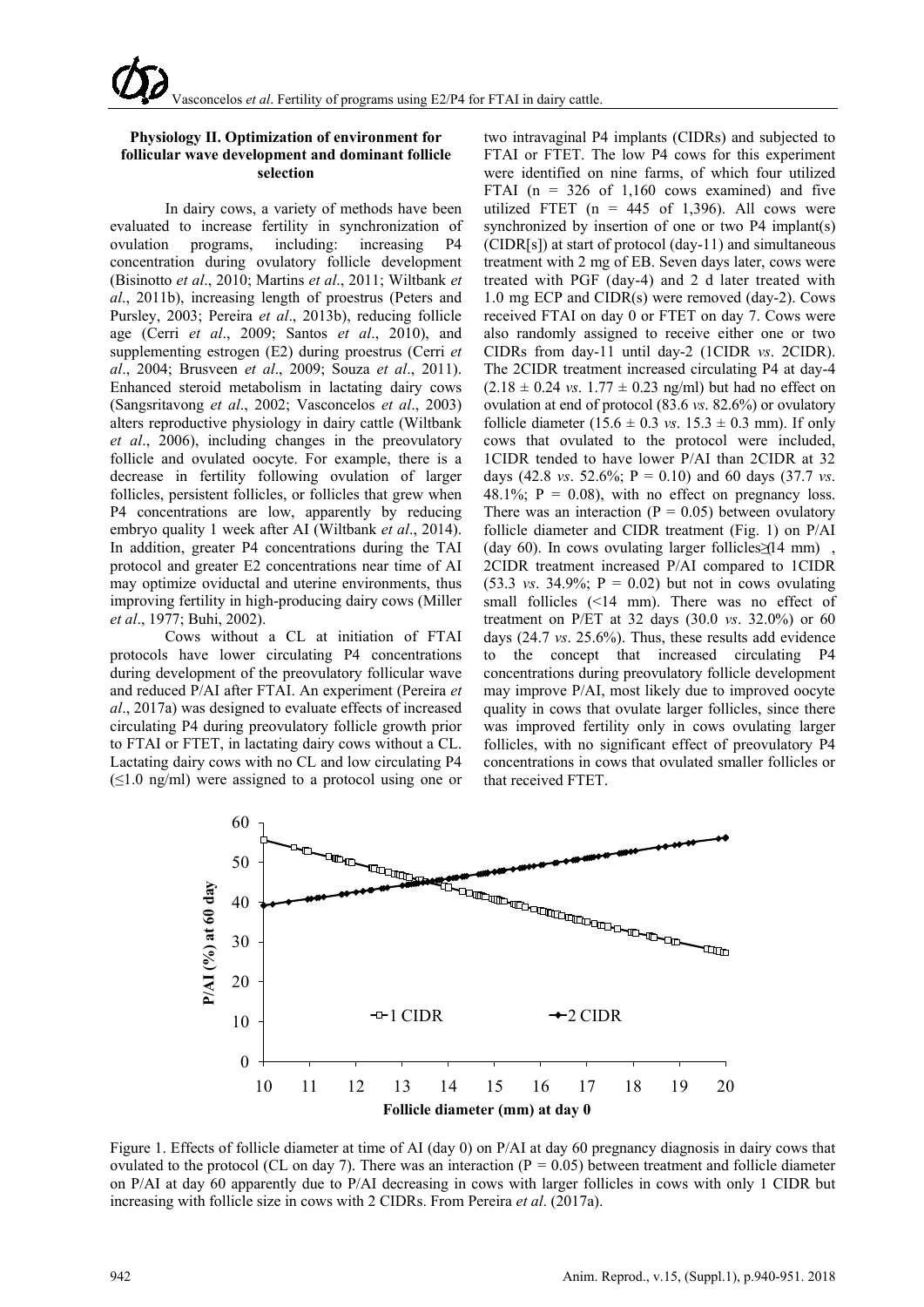# Vasconcelos *et al*. Fertility of programs using E2/P4 for FTAI in dairy cattle.

Length of an E2/P4 FTAI protocol has also been evaluated (Pereira *et al*., 2014). Lactating Holstein cows ( $n = 759$ ) were given a CIDR for either 8 or 9 d with 2 mg EB treatment at beginning, PGF 2 days before CIDR removal, and CIDR removal with 1 mg ECP at 2 days before FTAI. Cows were considered to have their estrous cycle synchronized in response to the protocol by the absence of a CL at AI (D0) and presence of a CL on day 7. Pregnancy diagnoses were performed at 32 and 60 days. Ovulatory follicle diameter at FTAI did not differ, although the 9 d program tended ( $P = 0.06$ ) to have greater P4 on day 7 in synchronized cows  $(3.14 \pm 0.18 \text{ ng/ml})$  than the 8 days program  $(3.05 \pm 1.05 \text{ m})$ 0.18 ng/ml). Although P/AI at 32 days (8 days  $= 45\%$ [175/385] *vs*. 9 days = 43.9% [166/374];  $P = 0.77$  and at 60 days (8 days = 38.1% [150/385] *vs*. 9 days = 40.4% [154/374];  $P = 0.52$ ) was not different, the 9 days program had lower ( $P = 0.04$ ) pregnancy losses (7.6% [12/166]) than the 8 days program (14.7%

[25/175]). Cows in the 9 days program were more likely (P < 0.01) to be in estrus (72.0% [269/374]) than those in the 8 days program  $(62\%$   $[240/385]$ ). Expression of estrus improved estrous cycle synchronization (97.4% [489/501] *vs*. 81% [202/248];  $P < 0.01$ ), P4 concentrations at day 7 (3.22  $\pm$  0.16 *vs*.  $2.77 \pm 0.17$  ng/ml; P < 0.01), P/AI at 32 days (51.2% [252/489] *vs*. 39.4% [81/202]; P < 0.01) and at 60 days (46.3% [230/489] *vs*. 31.1% [66/202]; P < 0.01), and it decreased pregnancy loss (9.3% [22/252] *vs*. 19.8% [15/81];  $P < 0.01$ ), compared to cows not detected in estrus. Those not detected in estrus with small (<11 mm) or large follicles (>17 mm) had greater pregnancy loss  $(P = 0.01)$ ; however, in cows detected in estrus, there was no effect  $(P = 0.97)$  of follicle diameter on pregnancy loss (Fig. 2). In conclusion, increasing the length of the protocol for FTAI increased the percentage of cows detected in estrus and reduced pregnancy losses.



Figure 2. Effects of expression of estrus and follicle diameter at AI (day 0) on pregnancy losses between 32 and 60 days in synchronized dairy cows. No estrus P *=* 0.01, estrus P *=* 0.97. From Pereira *et al*. (2014).

A final experiment was done to compare two protocols that increase P4 during preovulatory follicle development (Pereira *et al*., 2017b). One treatment utilized two intravaginal P4 implants (CIDR), whereas the other utilized GnRH at start of the protocol. Lactating Holstein cows that had been diagnosed as non-pregnant were randomly assigned to receive FTAI following one of two treatments ( $n = 1,638$  breedings): GnRH – CIDR + 2 mg EB + 100  $\mu$ g GnRH on day-11, PGF on day-4, CIDR withdrawal + ECP + PGF on day-2, and TAI on day 0; or 2CIDR - Two CIDR + EB D-11, one CIDR withdrawn + PGF on day-4, second CIDR withdrawn  $+ ECP + PGF$  on day-2, and FTAI on day 0. There was no effect of treatments ( $P > 0.10$ ) on P/AI or pregnancy loss. Various physiological measurements associated with greater fertility were reduced  $(P < 0.01)$  in cows with an elevated body temperature (compared to those without), including: cows with CL at PGF (decreased 7.9%), ovulatory follicle diameter (decreased 0.51 mm), expression of estrus (decreased 5.1%), and ovulation near FTAI (decreased 2.8%). There were a greater proportion of cows (30.2%;  $P < 0.01$ ) with a CL at PGF in the GnRH (74.1% [570/763]) than 2CIDR treatment (56.9% [434/763]). However, circulating P4 was greater ( $P = 0.05$ ) at PGF treatment (day-4) for cows treated with 2CIDR  $(4.26 \pm 0.13 \text{ ng/ml})$  than GnRH  $(3.99 \pm 0.14 \text{ ng/ml})$ . Thus, these two protocols yield similar fertility (Table 2), although that was likely due to somewhat different physiological alterations. Exogenous GnRH increased the proportion of cows with a CL at PGF; however, the 2CIDR protocol increased circulating P4 under all circumstances.

In conclusion, optimizing the length of the protocol and increasing circulating P4 during the protocol are strategies currently used to increase fertility during FTAI protocols in dairy cattle in Brazil. Similarly, with high-yielding dairy cattle in other countries, increasing P4 during the FTAI protocol can increase fertility (Wiltbank *et al*., 2014).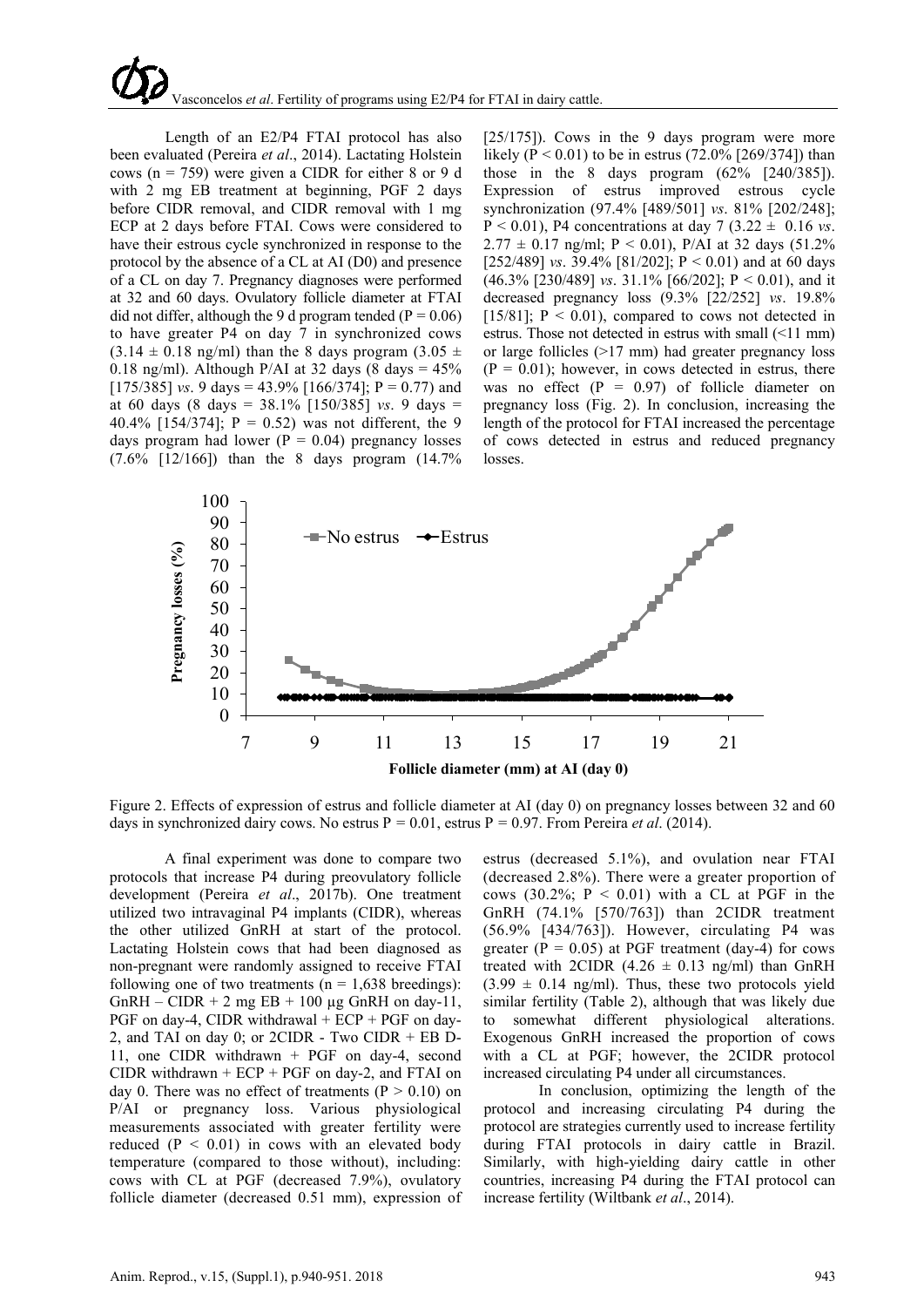Table 2. Effects of two different protocols and rectal temperature on ovulation to ECP, P/AI at the 32 or 60 days pregnancy diagnosis, and pregnancy loss from 32 to 60 days. The two protocols were both designed to increase circulating P4 during the protocol using either GnRH at beginning (GnRH) or 2 CIDRs rather than only 1 CIDR during the protocol (2CIDR).

|                                          | Rectal temperature (°C) |                |        | P value |             |
|------------------------------------------|-------------------------|----------------|--------|---------|-------------|
| Item*                                    | $<$ 39.1                | $\geq 39.1$    | Temp.  | Prot.   | Interaction |
| Synchronized cows <sup>1</sup>           |                         |                |        |         |             |
| GnRH                                     | 88.1 (355/402)          | 83.3 (304/361) | 0.09   | 0.93    | 0.34        |
| 2CIDR                                    | 86.2 (359/415)          | 84.8 (298/348) |        |         |             |
| P/AI 32 days for all $\cos^2$            |                         |                |        |         |             |
| GnRH                                     | 39.7 (162/402)          | 26.2 (98/361)  | < 0.01 | 0.64    | 0.42        |
| 2CIDR                                    | 38.9 (164/415)          | 29.3 (105/348) |        |         |             |
| $P/AI$ 60 days for all cows <sup>2</sup> |                         |                |        |         |             |
| GnRH                                     | 34.0 (138/402)          | 22.0(81/361)   | < 0.01 | 0.91    | 0.79        |
| 2CIDR                                    | 33.6 (141/415)          | 22.9 (81/348)  |        |         |             |
| $P/AI$ 60<br>days for synchronized       |                         |                |        |         |             |
| cows <sup>3</sup>                        |                         |                |        |         |             |
| GnRH                                     | 38.9 (138/355)          | 26.6 (81/304)  | < 0.01 | 0.86    | 0.98        |
| 2CIDR                                    | 39.3 (141/359)          | 27.2 (81/298)  |        |         |             |
| Pregnancy loss $(32-60 \text{ days})^3$  |                         |                |        |         |             |
| GnRH                                     | 14.8(24/162)            | 17.4 (17/98)   | 0.09   | 0.48    | 0.34        |
| 2CIDR                                    | 14.0(23/164)            | 22.9(24/105)   |        |         |             |

\*Least square means (n./n.); <sup>1</sup>Based on presence of CL on day 7, as determined by ultrasound; <sup>2</sup>Includes all inseminated cows; ³Includes only cows that ovulated to ECP (visible CL on day 7 after FTAI). From Pereira *et al*. (2017b).

# **Physiology III. Inducing complete regression of CL and low P4 near TAI**

Low P4 concentrations near the time of AI is essential for optimal fertility in both GnRH-based (Souza *et al*., 2005; Brusveen *et al*., 2009; Martins *et al*., 2011; Wiltbank *et al*., 2015) and E2/P4-based (Pereira *et al*., 2013b; Monteiro *et al*., 2015) protocols. Various methods have been used to ensure lower P4 near FTAI, including performing treatments with PGF prior to removal of the intravaginal P4 implant in E2/P4-based TAI programs (Meneghetti *et al*., 2009; Peres *et al*., 2009; Pereira *et al*., 2013b) and treatment with a second PGF, generally 24 h after the first PGF treatment (Brusveen *et al*., 2009; Pereira *et al*., 2015; Wiltbank *et al*., 2015; Melo *et al*., 2016). Earlier treatment with PGF should allow more time for CL regression and subsequent reductions in circulating P4 that could be critical for fertility in cows with a CL during an E2/P4-based program.

An experiment (Pereira *et al*., 2013b) investigated P4 concentrations and fertility comparing treatment with PGF at two times in an E2/P4-based FTAI and FTET program in lactating dairy cows. A total of 1,058 lactating Holstein cows, primiparous ( $n =$ 371) and multiparous ( $n = 687$ ), yielding 34.1  $\pm$  10.4 kg of milk/d were randomly assigned to receive treatment with PGF on either day-3 or day-2 of the following protocol: day-10: 2 mg EB+CIDR; day-2 CIDR removal + 1.0 mg ECP; day 0 - FTAI or day7 - FTET. Only cows with a CL on day 7 received an embryo and all

cows received GnRH at time of FTET. Pregnancy diagnoses were performed at 28 and 60 days. Fertility (P/AI or P/ET) was affected by breeding technique (AI *vs*. ET) and time of PGF treatment (day-3 *vs*. day-2), for FTAI (32.9% [238] *vs*. 20.6% [168]) and FTET (47% [243] *vs*. 40.7% [244]) at 28 days, and 60 days for FTAI (30% [238] *vs*. 19.2% [168]) and FTET cows (37.9% [243] *vs*. 33.5% [244]). Circulating P4 on day 0 altered fertility in FTAI with greater  $P/AI$  in cows with  $P4 \le 0.1$ ng/ml compared to cows with  $P4 \geq 0.1$  ng/ml, and in FTET with greater P/ET in cows with  $P4 \le 0.22$  ng/ml compared to cows with P4  $\geq$  0.22 ng/ml (Table 3). Treatment with PGF at day-3 increased percentage of cows with P4 < 0.1 ng/ml on day 0 (39.4 *vs*. 23.2%). Reducing the interval between PGF and FTAI from 72 to 48 h in dairy cows dramatically reduced fertility in cows bred by FTAI and had a subtle negative effect in cows that received FTET. Earlier PGF treatment benefits were most likely mediated through improvements in gamete transport, fertilization, or early embryo development, with other effects of earlier PGF manifest after ET on day 7.

It is critical that FTAI programs have low P4 concentrations near FTAI. This can be done in various ways: increasing the dose of PGF, when cloprostenol was used (Giordano *et al*., 2013), increasing number of PGF treatments (Pereira *et al*., 2015; Wiltbank *et al*., 2015), particularly in programs with GnRH at beginning of protocol, and an increased interval from PGF to FTAI (Pereira *et al*., 2013b) to allow sufficient time for circulating P4 to reach low concentrations.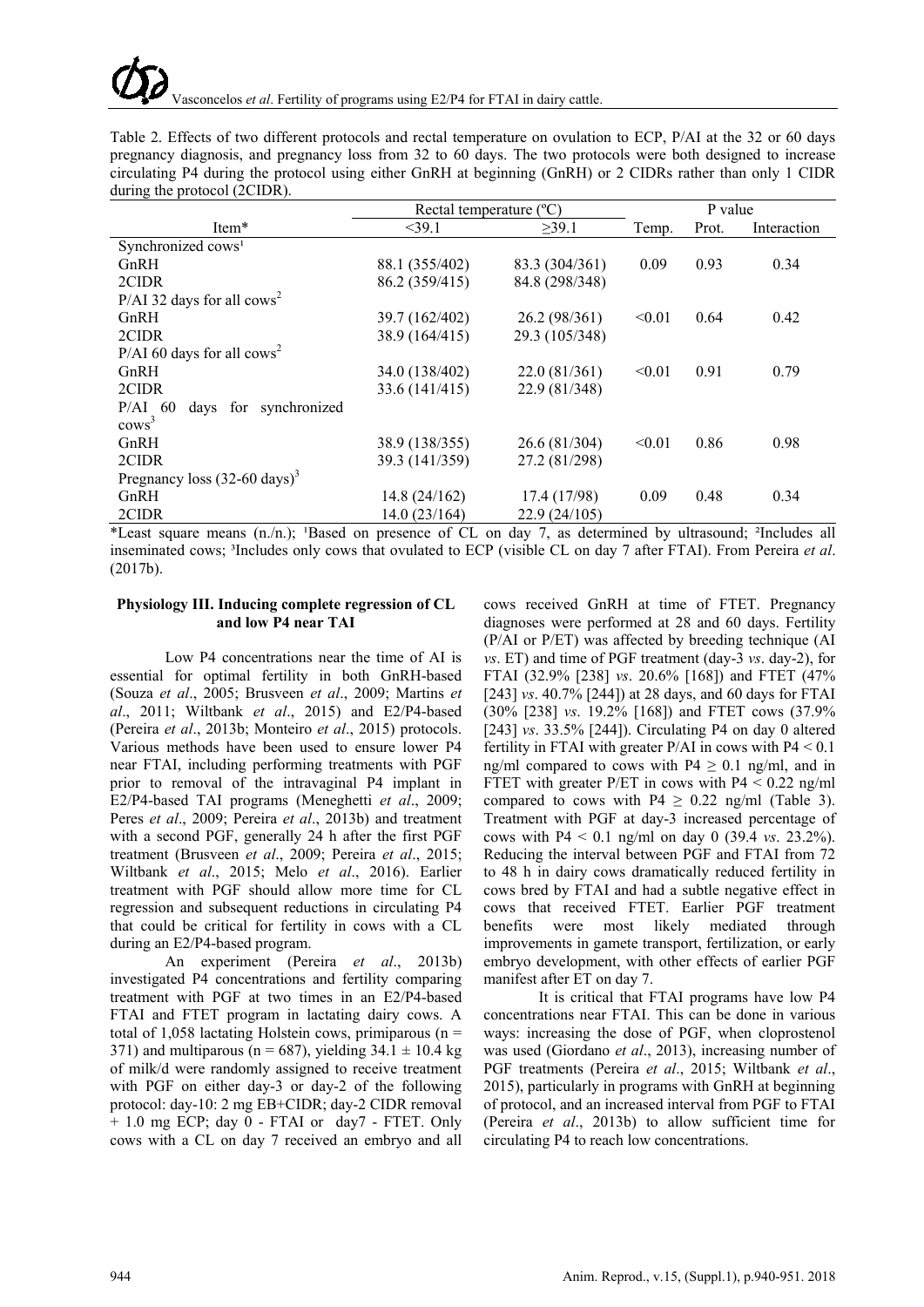|                       | Progesterone ( $ng/ml$ ) on day 10 |                    |                    |         |
|-----------------------|------------------------------------|--------------------|--------------------|---------|
| Item <sup>1</sup>     | < 0.09                             | $0.10 - 0.21$      | >0.22              | P-value |
| TAI P/AI at Day 60    |                                    |                    |                    |         |
| PGF day-3             | 39.4 (36/85)                       | 27.5(8/26)         | 24.0(12/45)        |         |
| PGF day-2             | 23.2 (15/54)                       | 15.1(8/45)         | 14.6(4/22)         |         |
| Combined <sup>2</sup> | 34.1 $(51/139)^{ax}$               | 20.2 $(16/71)^{b}$ | $21.4(16/67)^y$    | 0.05    |
| TET P/ET at day 60    |                                    |                    |                    |         |
| PGF day-3             | 46.8 (37/77)                       | 44.2 (23/52)       | 25.3(12/49)        |         |
| PGF day-2             | 40.0(24/58)                        | 46.0(33/73)        | 20.5(9/50)         |         |
| Combined <sup>2</sup> | 43.8 $(61/135)^a$                  | 45.3 $(55/125)^a$  | 22.9 $(21/99)^{b}$ | 0.0006  |

Table 3. Effects of P4 concentrations on day 0 (at AI or 7 days before ET) at day 60 pregnancy diagnosis in lactating dairy cows after FTAI or FTET.

<sup>1</sup>Each value includes least-squares means % (no./no.); <sup>2</sup>Combined values of treatments to determine the effect of P4 at day 0 on P/AI or P/ET; a, b Within a row =  $P$  < 0.05; x, y Within row =  $P$  > 0.05 and  $P \le 0.01$ . From Pereira *et al.* (2013b).

# **Physiology IV: Synchronizing time of ovulation and optimizing fertility to TAI**

Serum E2 concentrations at FTAI were positively correlated with ovulatory follicle diameter (Vasconcelos *et al*., 2001; Perry *et al*., 2005). Furthermore, cows ovulating smaller follicles following GnRH treatment were more likely to have reproductive failure (Perry *et al*., 2005; Pereira *et al*., 2013a; Vasconcelos *et al*., 2013). There is likely an interaction among preovulatory follicle diameter, and optimal hormonal environment (manifested by expression of estrus) and establishment and maintenance of pregnancy (Jinks *et al*., 2013; Perry *et al*., 2014).

Studies comparing induction of ovulation using GnRH *vs.* ECP (Souza *et al*., 2009) or ECP *vs*. EB (Melo *et al*., 2016) were done in Brazil. All of these ovulation-inducing hormones yielded similar fertility. Therefore, despite differences in interval from treatment to ovulation, they were similarly effective in synchronizing ovulation and produced similar fertility.

In lactating dairy cows synchronized with E2/P4 protocols that used ECP for induction of ovulation, estrus expression dramatically affected fertility. A large study (Pereira *et al*., 2016) evaluated expression of estrus and fertility in FTAI ( $n = 5,430$ ) or FTET (n = 2,003) programs. Ovarian ultrasonography (US) was performed on day0 (time of AI) and day 7 to determine ovulatory follicle diameter and ovulation. Only cows with a visible CL on day 7 were used. At CIDR removal, all cows received a tailhead device for detection of estrus and were considered in estrus when the paint of the device was completely removed by day 0. Circulating P4 concentrations were evaluated on day 7. At pregnancy diagnosis on day 32, cows with expression of estrus had increased (P < 0.01) P/AI (no estrus =  $25.5\%$  [222/846]

*vs*. estrus = 38.9% [1785/4584]) and P/ET (no estrus =  $32.7\%$  [193/606] vs. estrus = 46.2% [645/1397]). Similarly, at pregnancy diagnosis on day 60, expression of estrus increased  $(P < 0.01)$  P/AI (no estrus  $= 20.1\%$  [179/846] *vs.* estrus  $= 33.3\%$  [1530/4584]) and P/ET (no estrus = 25.1% [150/606] *vs*. estrus = 37.5% [525/1397]). Pregnancy loss was lower ( $P = 0.01$ ) in cows that expressed estrus in FTAI (no estrus  $= 20.1\%$ ) [43/222] *vs*. estrus = 14.4% [255/1785]) and FTET (no estrus = 22.7% [43/193] *vs*. estrus = 18.6% [120/645]) compared to cows with no estrus. Independent of expression of estrus, P/AI was reduced in cows ovulating either too small or too large of follicles (Quadratic effect;  $P < 0.01$ ; Fig. 3). There was no effect ( $P = 0.40$ ) of ovulatory follicle diameter on P/ET in cows that expressed estrus; however, cows that did not express estrus tended to have lower ( $P = 0.08$ ) P/ET if they ovulated larger follicles. In cows detected in estrus, follicle diameter did not affect pregnancy loss (AI:  $P =$ 0.46; ET:  $P = 0.45$ , but cows not detected in estrus and ovulating larger follicles tended to have greater pregnancy loss after FTAI ( $P = 0.13$ ) and had greater pregnancy loss after FTET ( $\dot{P} = 0.05$ ; Fig. 4). There was a positive effect of day 7 circulating P4 concentrations on  $P/AI$  ( $P < 0.02$ ), independent of estrus (Fig. 5). In contrast, there was no effect ( $P > 0.5$ ) of circulating P4 concentration on day 7 on P/ET. Thus, expression of estrus during protocols for FTAI or FTET was associated with an increase in fertility and reduction in pregnancy loss. During FTAI programs, optimizing follicle diameter and increasing circulating P4 on day 7 after AI were also associated with increased fertility, independent of expression of estrus. However, in cows with FTET, the association of fertility with either ovulatory follicle diameter or P4 on day 7 was less dramatic and seemed to be related to whether cows expressed estrus.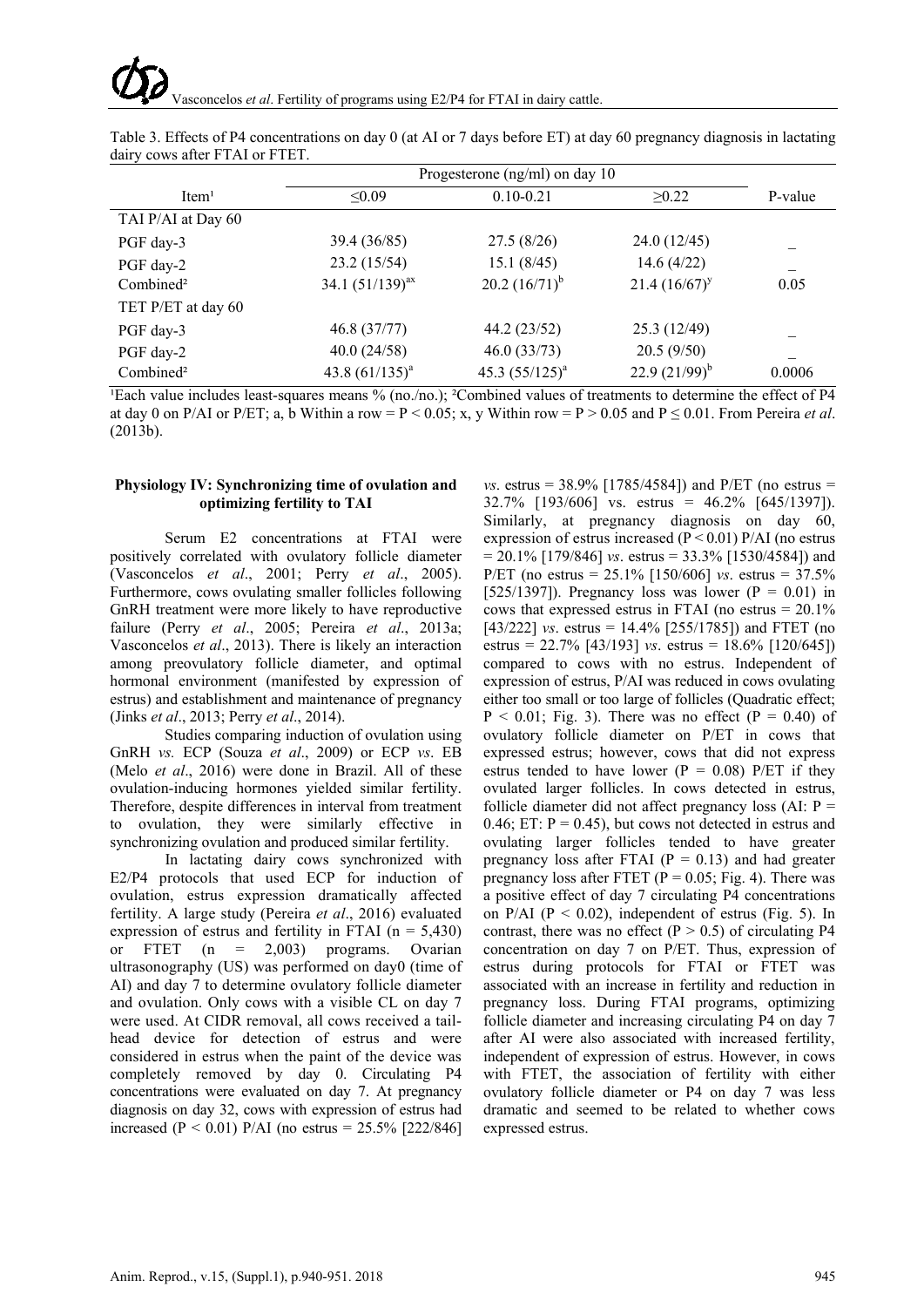



Figure 3. Effects of follicle diameter on day 0 on P/AI (AI) or P/ET (ET) at day 60 in cows that did or did not display estrus. P/AI: No Estrus P < 0.01; Estrus P < 0.01. P/ET: No Estrus P = 0.08; Estrus P = 0.40. From Pereira *et al*. (2016).



Figure 4. Effects of follicle diameter on day 0 on pregnancy losses (after AI or ET) between day 32 and day 60 in cows that did or did not display estrus or did not display estrus AI: No Estrus, P. 0.13; Estrus, P = 0.46. ET: No Estrus, P = 0.05; Estrus P = 0.45. From Pereira *et al*. (2016).



Figure 5. Effects of P4 concentration on day 7 on P/AI or P/ET at day 60 in cows that did or did not display estrus. AI: No Estrus, P = 0.02; Estrus, P = 0.01. ET: No Estrus, P = 0.76; Estrus P = 0.52. From Pereira *et al*. (2016).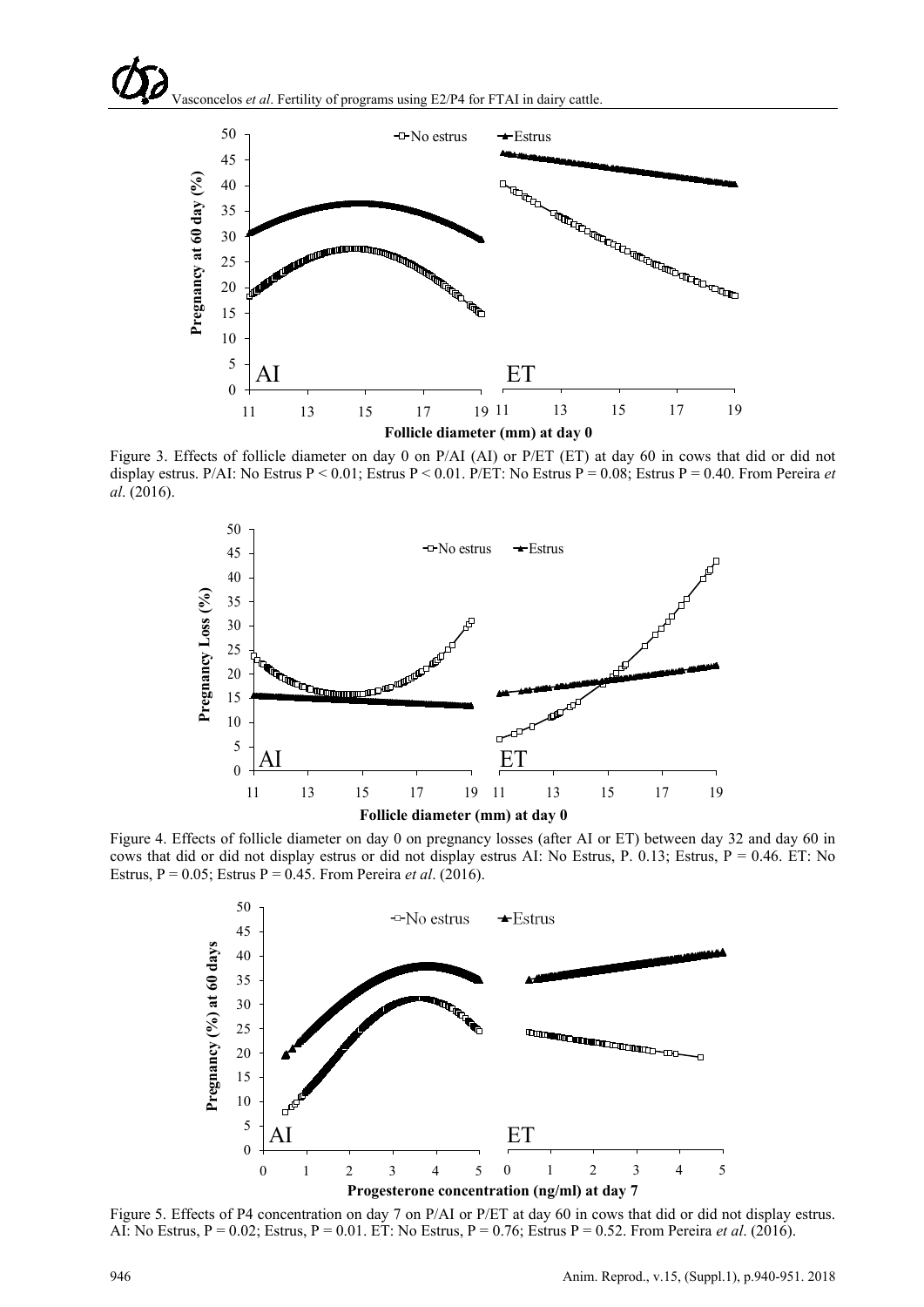## **Direct comparison of GnRH** *vs***. E2/P4-based TAI programs**

As discussed above, FTAI programs based on GnRH have a somewhat different physiology than E2/P4-based FTAI programs, despite similar physiologic and practical goals. One experiment (Pereira *et al*., 2013a) was designed to directly compare a GnRH-based to an E2/P4-based protocol for estrous cycle synchronization and FTAI. For this experiment, a 5 days GnRH protocol was compared to the standard E2/P4-based program, since both are designed for synchronization of ovulation and a reduction in the interval from follicular emergence to ovulation in cows with a synchronized follicular wave. A total of 1,190 lactating Holstein cows, primiparous  $(n = 685)$  and multiparous (n = 505), yielding  $26.5 \pm 0.30$  kg of milk/day at  $177 \pm 5.02$  DIM were randomly assigned to one of the following programs: 5-days Cosynch protocol (day-8: CIDR + GnRH, day-3: CIDR removal + PGF, day-2: PGF, day 0: FTAI+GnRH); or E2/P4 protocol (day-10:  $CIDR + EB$ , day-3: PGF, day-2: CIDR removal + ECP, day 0: FTAI). Rectal temperature and circulating P4 concentration were measured on the day–3,  $-2$ , 0 (FTAI) and day 7. The estrous cycle was considered synchronized when P4 wa $\ge 1.0$  ng/m l on day 7 in cow that had previously undergone luteolysis  $(P4 \le 0.4$  ng/ml on day 0). To evaluate effects of heat stress, cows were classified by number of heat stress events, either 0, 1, or 2+ measurements of elevated body temperature  $\&$ 39.1°C). Pregnancy success (P/AI) was determined at 32 and 60 days after FTAI. Cows in the 5 days Cosynch protocol had increased  $(P < 0.01)$ 

circulating P4 concentrations at PGF treatment (2.66  $\pm$ 0.13 *vs*.  $1.66 \pm 0.13$  ng/ml). Cows in the E2/P4 protocol were more likely  $(P < 0.01)$  to be detected in estrus (62.8 *vs*. 43.4%) compared to cows in a 5-days Cosynch, and expression of estrus improved  $(P < 0.01)$ P/AI in both treatments. Cows in the 5-days Cosynch protocol had greater  $(P = 0.02)$  percentage of synchronized cycles (78.2%), compared to cows in the E2/P4 protocol (70.7%). On day 60, the E2/P4 protocol tended ( $P = 0.07$ ) to improve  $P/AI$  (20.7 *vs.* 16.7%) and reduced ( $P = 0.05$ ) pregnancy loss from 32 to 60 days (11.0 *vs*. 19.6%), compared to 5-days Cosynch protocol. In cows with a synchronized cycle, the E2/P4 protocol had greater (P = 0.03) P/AI (25.6 *vs*. 17.7%) on day 60 and lower pregnancy loss ( $P = 0.01$ ) from day 32 to day 60 (6.7 *vs*. 21.7%) compared to cows in the 5-days Cosynch protocol. Follicle diameter affected  $(P = 0.04)$ pregnancy loss from 32 to 60 days only in cows in the 5-days Cosynch protocol, with smaller follicles resulting in greater pregnancy loss (Fig. 6). P/AI at day 60 was different ( $P = 0.01$ ) between protocols in the cows with two or more measurements of heat stress (5-days Cosynch = 12.2% *vs*. E2/P4 = 22.8%), but not in cows without or with only one heat stress measurement ( $P = 0.6$ ). In conclusion, the 5-days Cosynch protocol apparently produced better estrous cycle synchronization than the E2/P4 protocol but did not improve P/AI. The potential explanation for these results is that increased E2 concentrations during the periovulatory period can improve pregnancy success and pregnancy maintenance; furthermore, this effect appeared to be greatest in heat-stressed cows, apparently with lower circulating E2 concentrations.



Figure 6. Effect of follicle diameter at AI on pregnancy loss between day 32 and day 60 in cows subjected to either E2/P4 or 5-days Cosynch protocols and had their cycle synchronized (P4  $\leq$  0.4 ng/ml at day 0 and P  $\geq$  1.0 ng/ml at day 7) 5-days Cosynch (P *=* 0.04): y = -0.276x +2.4648; E2/P4 (*P* = 0.32): y = 0.01063x - 3.8241. From Pereira *et al*. (2013a).

#### **Discussion**

Research on FTAI in lactating dairy cows in Brazil during the last 20 years has highlighted some key physiological principles that are important for improving fertility to FTAI and FTET programs. First, slight elevations in P4 near AI can reduce fertility. This

was illustrated by the finding that an earlier treatment with PGF (i.e. 1 day prior to removal of intravaginal P4 implant; day-3 *vs*. day-2) allowed greater time for regression of the CL, lower P4 at CIDR removal and at FTAI, and greater fertility. Greater P4 concentrations at FTAI (>0.1 ng/ml) were clearly associated with reduced fertility in FTAI cows. In ET cows, fertility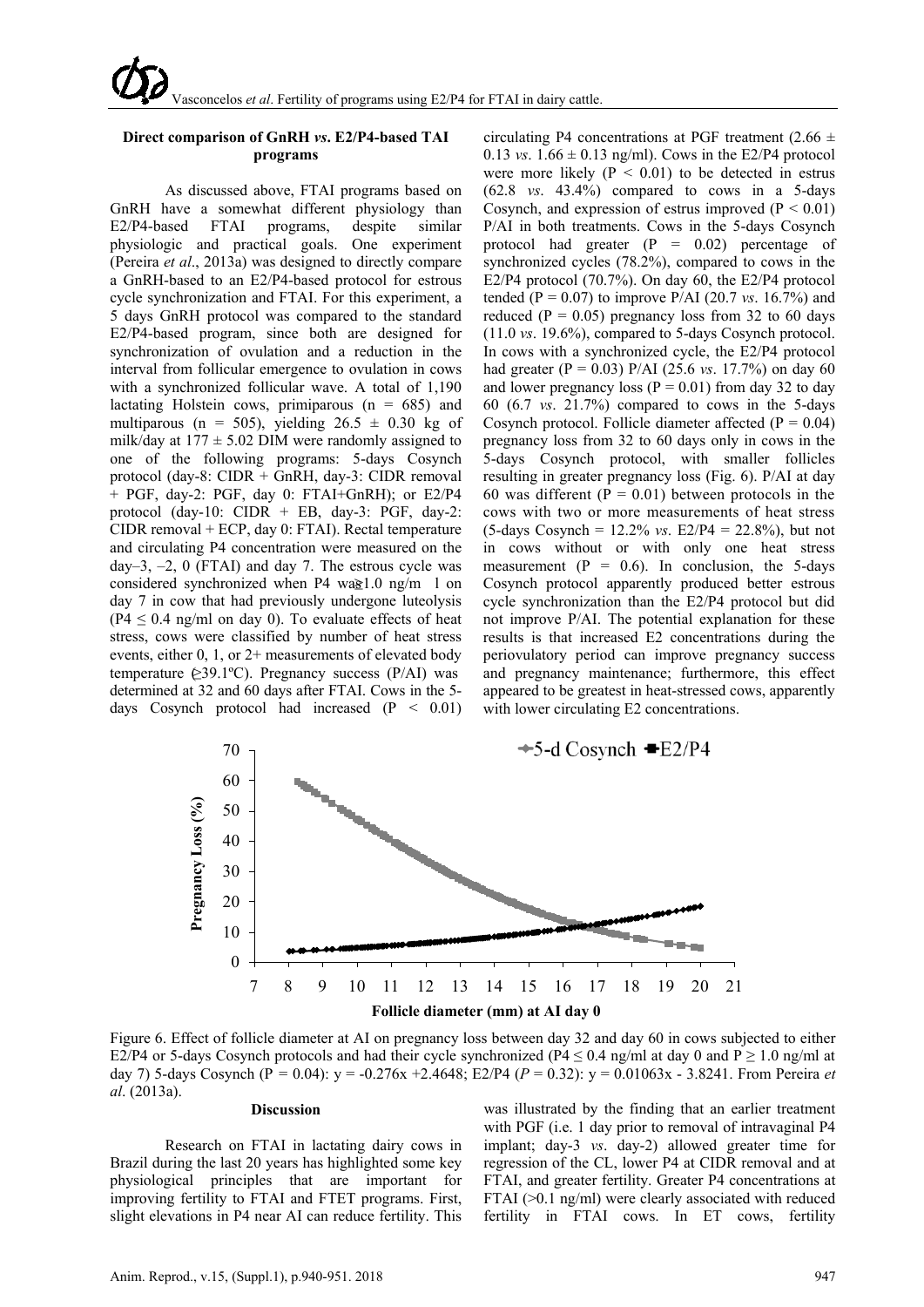improvement after earlier regression of the CL was less dramatic than after AI, with no reduction in fertility to FTET until circulating P4 concentrations near ovulation reached >0.21 ng/ml. Thus, it appears that there is a dramatic effect on fertility of earlier PGF treatment that was likely mediated through more complete CL regression which likely improved gamete transport, fertilization, or early embryo development with more subtle effects of earlier PGF treatment in FTET programs likely mediated through changes in the uterine or hormonal environment after day 7 (time of ET).

Second, the absence of a CL and low circulating P4 at initiation of a protocol also appears to be a problem for dairy herds in Brazil. Two methods for increasing P4 during E2/P4-based FTAI protocols in lactating dairy cows that were discussed in this manuscript are: 1) combine GnRH with the EB at the beginning of the protocol (Pereira *et al*. 2015) or 2) utilize two intravaginal P4 implants rather than only one implant during the protocol (Pereira *et al*. 2017a). Both of these strategies have resulted in greater fertility in lactating cows that do not have a CL at the start of the protocol.

Third, follicle diameter was linked to P/AI in several studies. Ovulation of an undersized follicle was generally associated with reduced P/AI, reduced E2 concentrations, an increased incidence of short luteal phases (Vasconcelos *et al*., 2001), and sometimes increased pregnancy loss (Perry *et al*., 2005). In contrast, ovulation of an oversized follicle can also be associated with reduced P/AI, perhaps due to ovulation of a persistent dominant follicle (Townson *et al*., 2002, Bleach *et al*., 2004, Cerri *et al*., 2009). In a number of these studies, follicle size in cows that did not display estrus was related to P/AI and P/ET at either the 32 or 60 days pregnancy diagnoses.

Fourth, the critical effect of estrus as a predictor of fertility in E2/P4-based FTAI programs has been clearly illustrated. Expression of estrus requires low circulating P4 concentrations plus increased circulating E2 of a sufficient magnitude and duration (Allrich, 1994). We measured P4 near the time of AI in a subset of cows (n = 2372; Pereira *et al*., 2016); there was a difference  $(P < 0.01)$  in circulating P4 in cows that expressed  $(0.15 \pm 0.03 \text{ ng/ml})$  versus cows that did not express estrus  $(0.19 \pm 0.03 \text{ ng/ml})$ . Although relatively small in magnitude, this may account for a lack of behavioral estrus in some cows. In cows that had their cycle synchronized, expression of estrus was associated with an increase in P/AI and P/ET at 32 and 60 days and reduced pregnancy losses between 32 and 60 days of pregnancy. Similar results were reported in previous studies in dairy cows using various FTAI protocols. For example, using Heatsynch protocols, cows that displayed estrus after the ECP had greater P/AI (42.5% [306]) than cows not in estrus (21.1% [71]) at FTAI (Cerri *et al*., 2004). Therefore, expression of estrus was a predictor of fertility and pregnancy loss in both FTAI and FTET programs.

Finally, one of the largest problems for reproductive management programs of lactating dairy cows in Brazil is the reduced P/AI that occurs due to heat stress (Vasconcelos *et al*., 2006, 2011a, b, c). Plasma E2 concentrations are reduced by heat stress in dairy cows (Wolfenson *et al*., 1995, 1997; Wilson *et al*., 1998) and E2 supplementation may improve fertilization, subsequent embryonic development, and pregnancy maintenance. Pregnancy loss was reduced or tended to be reduced in cows with expression of estrus (Pereira *et al*., 2013a, 2016), those with greater circulating E2 concentrations near FTAI (Souza *et al*., 2007, 2011; Hillegass *et al*., 2008), and cows that had increased length of proestrus (Ribeiro *et al*., 2012). In these studies, cows detected in estrus had decreased pregnancy losses, irrespective of preovulatory follicle diameter.

In addition, the P4 concentration at day 7 after AI was associated with P/AI (quadratic effect), independent of estrus expression, but was not related to P/ET (Demetrio *et al*., 2007). Higher P4 concentrations may be indicative of a better CL, due to enhanced follicle and oocyte health or physiological function.

# **Conclusions**

Based on field experiences and the results reported in these studies, heat stress is one of the major factors that reduce fertility in dairy cows during FTAI protocols in Brazil as demonstated by cows with an  $increased$  body temperature 30.1°C) having large reductions in P/AI. In addition, fertility can be substantially altered by the hormonal concentrations during the protocol, when circulating P4 needs to be elevated, and near the end of the protocol, when P4 needs to be basal and circulating E2 needs to be elevated. Evidence was provided that increasing circulating P4 during preovulatory follicle development improved P/AI, particularly in cows with low P4 at the start of the protocol. This was done by inducing ovulation (with exogenous GnRH) at the beginning of an E2/P4-based protocol, or by inserting a second CIDR at the beginning of the protocol. Near the end of the protocol, treatment with PGF one day before removal of the intravaginal P4 implant, reduced circulating P4 near FTAI and increased fertility following FTAI and FTET. It also appears that increasing E2 concentrations prior to AI can improve pregnancy success and pregnancy maintenance as evidenced by the dramatic effects of expression of estrus on P/AI, P/ET, and pregnancy loss. In addition, increasing the length of the protocol for FTAI increased the percentage of cows detected in estrus and decreased pregnancy loss. Following FTAI programs, increasing circulating P4 7 days after AI was associated with increased fertility, independent of expression of estrus. In cows with FTET, the association of fertility with either preovulatory follicle diameter or circulating P4 concentrations at time of ET (day 7) was less dramatic and seemed to be related to whether cows expressed estrus. Thus, during the last two decades FTAI protocols have been improved and are likely to continue to be improved for dairy cows in Brazil by focusing on increasing synchronization of follicular waves, optimizing hormonal concentrations during specific stages of the protocol, and by improving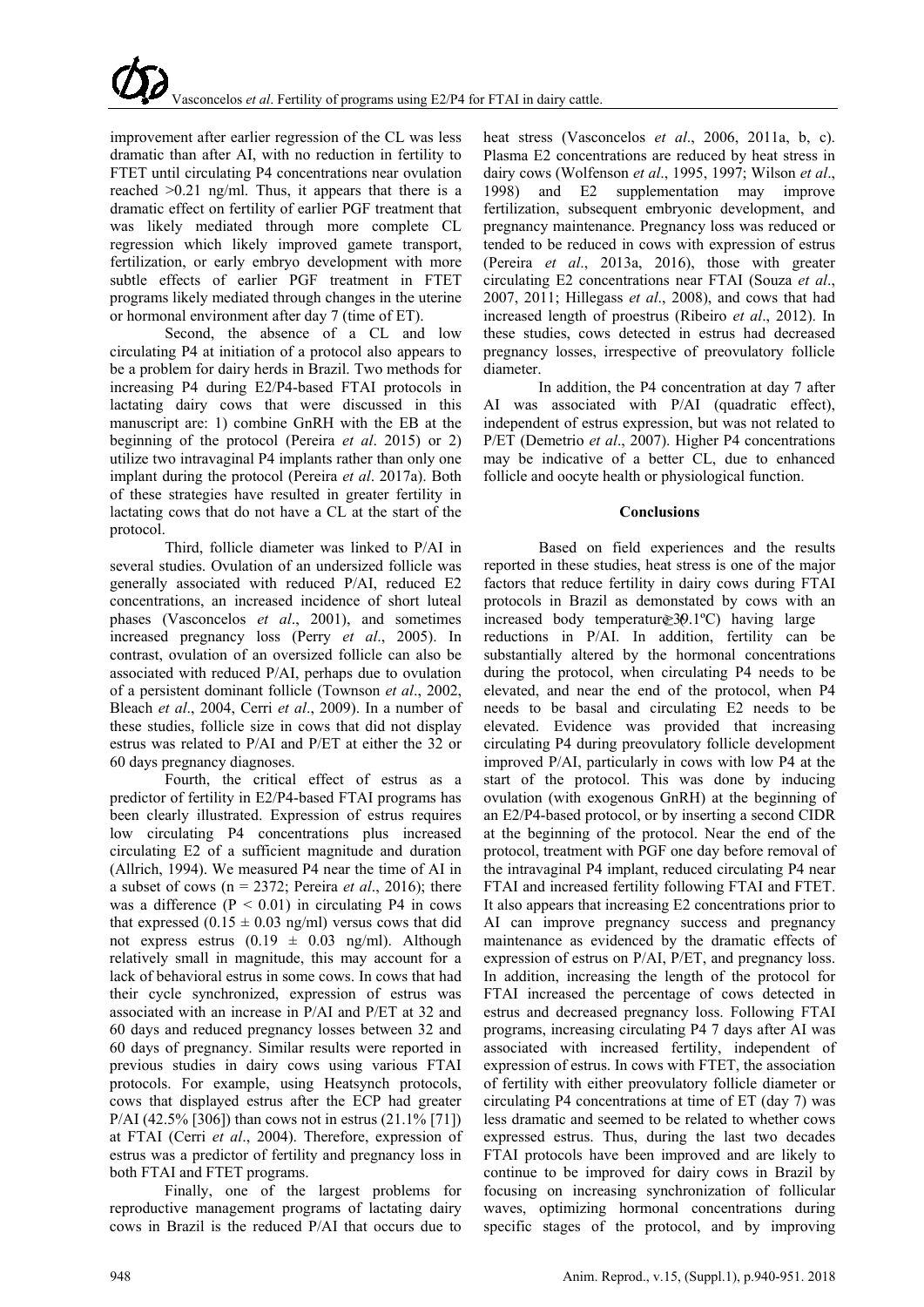percentage of cows ovulating in a synchronized time period at the end of the protocol.

#### **Acknowledgments**

We thank Brazilian granting agencies FAPESP, CAPES and CNPq for research grant support; Zoetis for pharmaceutical products; students and staff at São Paulo State University for technical support; owners and staff of collaborating dairies for use of cattle and facilities.

#### **References**

**Allrich RD**. 1994. Endocrine and neural control of estrus in dairy cows. *J Dairy Sci*, 77:2738-2744.

**Baruselli PS, Sales JNS, Sala RV, Viera LM, Sá Filho MF**. 2012. History, evolution and perspectives of timed artificial insemination programs in Brazil. *Anim Reprod*, 9:139-152.

**Binelli M, Sartori R, Vasconcelos JLM, Monteiro Jr PLJ, Pereira MHC, Ramos RS**. 2014. Evolution in fixed-time: from synchronization of ovulation to improved fertility. *In*: 2014 Proceedings 9th International Ruminant Reproduction Symposium, Obihiro City, Hokkaido, Japan. Burton-On-Trent, UK: Context. pp. 493-506.

**Bisinotto RS, Ribeiro ES, Martins LT, Marsola RS, Greco LF, Favoreto MG, Risco CA, Thatcher WW, Santos JEP**. 2010. Effect of interval between induction of ovulation and artificial insemination (AI) and supplemental progesterone for resynchronization on fertility of dairy cows subjected to a 5-d timed AI program. *J Dairy Sci*, 93:5798-5808.

**Bleach EC, Glencross RG, Knight PG**. 2004. Association between ovarian follicle development and pregnancy rates in dairy cows undergoing spontaneous oestrous cycles. *Reproduction*, 127:621-629.

**Brusveen DJ, Souza AH, Wiltbank MC**. 2009. Effects of additional prostaglandin F2α and estradiol-17β during Ovsynch in lactating dairy cows. *J. Dairy Sci*, 92:1412-1422.

**Buhi WC**. 2002. Characterization and biological roles of oviduct-specific, oestrogen-dependent glycoprotein. *Reproduction*, 123:355-362.

**Cerri RLA, Santos JEP, Juchem SO, Galvao KN, Chebel RC**. 2004. Timed artificial insemination with estradiol cypionate or insemination at estrus in highproducing dairy cows. *J Dairy Sci*, 87:3704-3715.

**Cerri RLA, Rutigliano HM, Chebel RC, Santos JEP**. 2009. Period of dominance of the ovulatory follicle influences embryo quality in lactating dairy cows. *Reproduction*, 137:813-823.

**Demetrio DG, Santos RM, Demetrio CG, Vasconcelos JLM**. 2007. Factors affecting conception rates following artificial insemination or embryo transfer in lactating Holstein cows. *J Dairy Sci*, 90:5073-5082.

**Giordano JO, Wiltbank MC, Fricke PM, Bas S, Pawlisch R, Guenther JN, Nascimento AB**. 2013. Effect of increasing GnRH and PGF2alpha dose during Double-Ovsynch on ovulatory response, luteal regression, and fertility of lactating dairy cows. *Theriogenology*, 80:773-783.

**Hillegass J, Lima FS, Sá Filho MF, Santos JEP**. 2008. Effect of time of artificial insemination and supplemental estradiol on reproduction of lactating dairy cows. *J Dairy Sci*, 91:4226-4237.

**Jinks EM, Smith MF, Atkins JA, Pohler KG, Perry GA, Macneil MD, Roberts AJ, Waterman RC, Alexander LJ, Geary TW**. 2013. Preovulatory estradiol and the establishment and maintenance of pregnancy in suckled beef cows. *J Anim Sci*, 91:1176- 1185.

**Martins JPN, Policelli RK, Neuder LM, Raphael W, Pursley JR**. 2011. Effects of cloprostenol sodium at final prostaglandin F2α of Ovsynch on complete luteolysis and pregnancy per artificial insemination in lactating dairy cows. *J Dairy Sci*, 94:2815-2824.

**Melo LF, Monteiro PLJ, Surjus RS, Drum JN, Wiltbank MC, Sartori R**. 2016. Progesterone-based fixed-time artificial insemination protocols for dairy cows: gonadotropin-releasing hormone versus estradiol benzoate at initiation and estradiol cypionate versus estradiol benzoate at the end. *J Dairy Sci*, 99:9227- 9237.

**Meneghetti M, Sa Filho OG, Peres RF, Lamb GC, Vasconcelos JL**. 2009. Fixed-time artificial insemination with estradiol and progesterone for Bos indicus cows I: basis for development of protocols. *Theriogenology*, 72:179-189.

**Miller BG, Moore NW, Murphy L, Stone GM**. 1977. Early pregnancy in the ewe: effects of oestradiol and progesterone on uterine metabolism and on embryo survival. *Aust J Biol Sci*, 30:279-288.

**Monteiro PL, Jr, Borsato M, Silva FL, Prata AB, Wiltbank MC, Sartori R**. 2015. Increasing estradiol benzoate, pretreatment with gonadotropin-releasing hormone, and impediments for successful estradiolbased fixed-time artificial insemination protocols in dairy cattle*. J Dairy Sci*, 98:3826-3839.

**Pereira MHC, Rodrigues ADP, Martins T, Oliveira WVC, Silveira PSA, Wiltbank MC, Vasconcelos JLM**. 2013a. Timed artificial insemination programs during the summer in lactating dairy cows: comparison of the 5-d Cosynch protocol with an estrogen/progesterone-based protocol. *J Dairy Sci*, 96:6904-6914.

**Pereira MHC, Sanches CP, Guida TG, Rodrigues ADP, Aragon FL, Veras MB, Borges PT, Wiltbank MC, Vasconcelos JLM**. 2013b. Timing of prostaglandin F2α treatment in an estrogen-based protocol for timed artificial insemination or timed embryo transfer in lactating dairy cows. *J Dairy Sci*, 96:2837-2846.

**Pereira MHC, Rodrigues ADP, De Carvalho RJ, Wiltbank MC, Vasconcelos JLM**. 2014. Increasing length of an estradiol and progesterone timed artificial insemination protocol decreases pregnancy losses in lactating dairy cows. *J Dairy Sci*, 97:1454-1464.

**Pereira MHC, Wiltbank MC, Barbosa LFSP, Costa WM, Carvalho MAP, Vasconcelos JLM**. 2015. Effect of adding a gonadotropin-releasing-hormone treatment at the beginning and a second prostaglandin F-2 alpha treatment at the end of an estradiol-based protocol for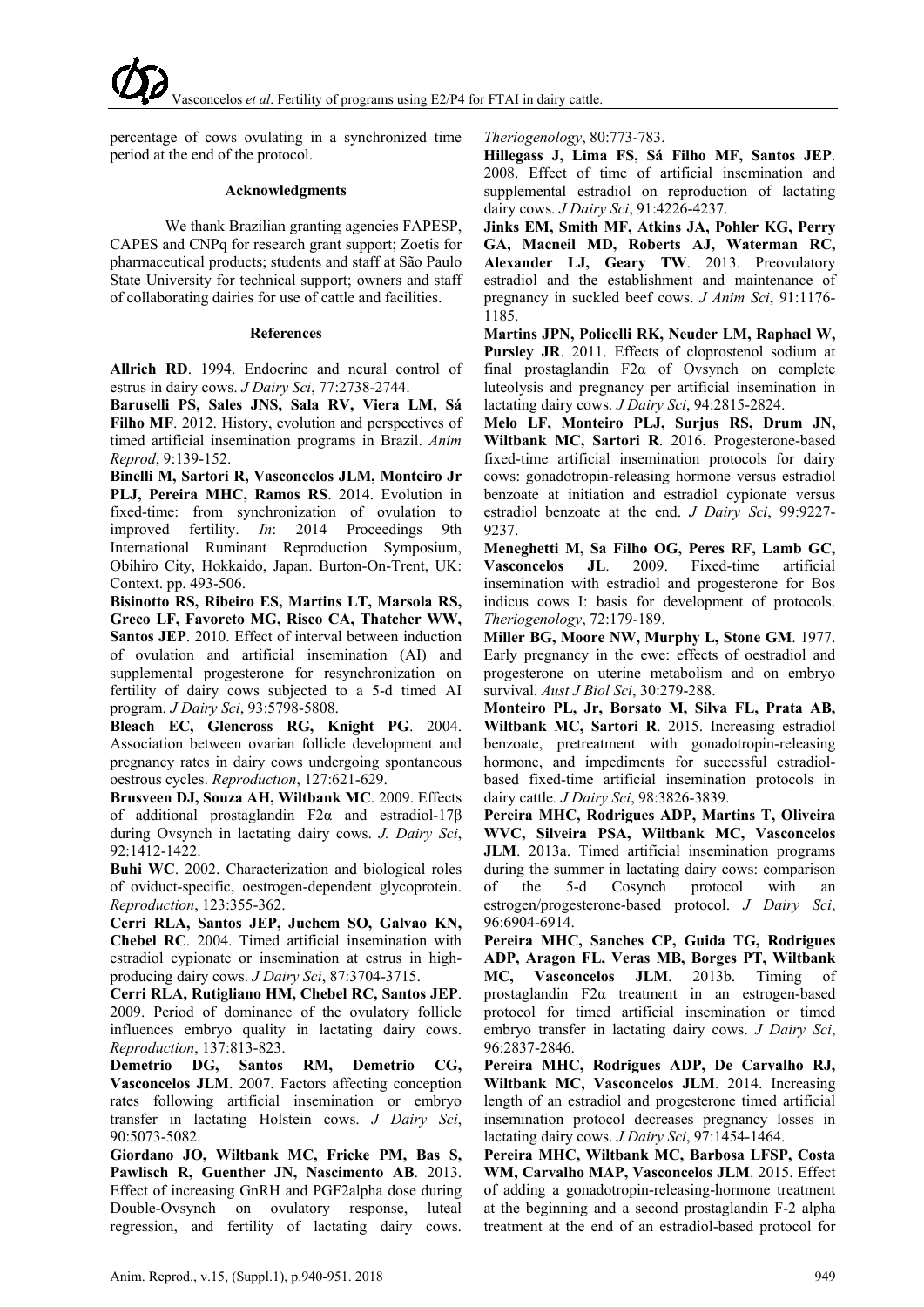timed artificial insemination in lactating dairy cows during cool or hot seasons of the year*. J Dairy Sci*, 98:947-959.

**Pereira MHC, Wiltbank MCVasconcelos JLM**. 2016. Expression of estrus improves fertility and decreases pregnancy losses in lactating dairy cows that receive artificial insemination or embryo transfer. *J Dairy Sci*, 99:2237-2247.

**Pereira MHC, Sanches CP, Guida TG, Wiltbank MC, Vasconcelos JLM**. 2017a. Comparison of fertility following use of one versus two intravaginal progesterone inserts in dairy cows without a CL during a synchronization protocol before timed AI or timed embryo transfer. *Theriogenology*, 89:72-78.

**Pereira MHC, Wiltbank MC, Guida TG, Lopes FR, Vasconcelos JLM**. 2017b. Comparison of 2 protocols to increase circulating progesterone concentration before timed artificial insemination in lactating dairy cows with or without elevated body temperature. *J Dairy Sci*, 100:8455-8470.

**Peres RF, Claro I Jr, Sa Filho OG, Nogueira GP, Vasconcelos JLM**. 2009. Strategies to improve fertility in Bos indicus postpubertal heifers and nonlactating cows submitted to fixed-time artificial insemination. *Theriogenology*, 72:681-689.

**Perry GA, Smith MF, Lucy MC, Green JA, Parks TE, MacNeil MD, Roberts AJ, Geary TW**. 2005. Relationship between follicle size at insemination and pregnancy success. *Proc Natl Acad Sci USA*, 102:5268- 5273.

**Perry GA, Swanson OL, Larimore EL, Perry BL, Djira GD, Cushman RA**. 2014. Relationship of follicle size and concentrations of estradiol among cows exhibiting or not exhibiting estrus during a fixed-time AI protocol. *Domest Anim Endocrinol*, 48:15-20.

**Peters MW, Pursley JR**. 2003. Timing of final GnRH of the Ovsynch protocol affects ovulatory follicle size, subsequent luteal function, and fertility in dairy cows. *Theriogenology*, 60:1197-1204.

**Pursley JR, Mee MO, Wiltbank MC**. 1995. Synchronization of ovulation in dairy cows using PGF2alpha and GnRH. *Theriogenology*, 44:915-923.

**Pursley JR, Kosorok MR, Wiltbank MC**. 1997. Reproductive management of lactating dairy cows using synchronization of ovulation*. J Dairy Sci*, 80:301-306.

**Ribeiro ES, Monteiro AP, Lima FS, Ayres H, Bisinotto RS, Favoreto M, Greco LF, Marsola RS, Thatcher WW, Santos JEP**. 2012. Effects of presynchronization and length of proestrus on fertility of grazing dairy cows subjected to a 5-day timed artificial insemination protocol. *J Dairy Sci*, 95:2513- 2522.

**Sangsritavong S, Combs DK, Sartori R, Armentano LE, Wiltbank MC**. 2002. High feed intake increases liver blood flow and metabolism of progesterone and estradiol-17 beta in dairy cattle. *J Dairy Sci*, 85:2831- 2842

**Santos JEP, Narciso CD, Rivera F, Thatcher WW, Chebel RC**. 2010. Effect of reducing the period of follicle dominance in a timed artificial insemination protocol on reproduction of dairy cows. *J Dairy Sci*, 93:2976-2988.

**Souza AH, Gumen A, Silva EPB, Cunha AP, Guenther JN, Peto CM, Caraviello DZ, Wiltbank MC**. 2005. Effect of estradiol-17 beta supplementation before the last GnRH of the Ovsynch protocol in high producing dairy cows*. J Dairy Sci*, 88:170-170.

**Souza AH, Gumen A, Silva EPB, Cunha AP, Guenther JN, Peto CM, Caraviello DZ, Wiltbank MC**. 2007. Supplementation with estradiol-17beta before the last gonadotropin-releasing hormone injection of the Ovsynch protocol in lactating dairy cows. *J Dairy Sci*, 90:4623-4634.

**Souza AH, Viechnieski S, Lima FA, Silva FF, Araujo R, Bo GA, Wiltbank MC, Baruselli PS**. 2009. Effects of equine chorionic gonadotropin and type of ovulatory stimulus in a timed-AI protocol on reproductive responses in dairy cows. *Theriogenology*, 72:10-21.

**Souza AH, Silva EPB, Cunha AP, Gümen A, Ayres H, Brusveen DJ, Guenther JN, Wiltbank MC**. 2011. Ultrasonographic evaluation of endometrial thickness near timed AI as a predictor of fertility in highproducing dairy cows. *Theriogenology*, 75:722-733.

**Thatcher WW, Moreira F, Pancarci SM, Bartolome JA, Santos JE**. 2002. Strategies to optimize reproductive efficiency by regulation of ovarian function. *Domest Anim Endocrinol*, 23:243-254.

**Thatcher WW, Santos JE**. 2007. Control of ovarian follicular and corpus luteum development for the synchronization of ovulation in cattle. *Soc Reprod Fertil Suppl*, 64:69-81.

**Townson DH, Tsang PC, Butler WR, Frajblat M, Griel LC, Johnson CJ, Milvae RA, Niksic GM, Pate JL**. 2002. Relationship of fertility to ovarian follicular waves before breeding in dairy cows. *J Anim Sci*, 80:1053-1058.

**Vasconcelos JLM, Silcox RW, Rosa GJM, Pursley JR, Wiltbank MC**. 1999. Synchronization rate, size of the ovulatory follicle, and pregnancy rate after synchronization of ovulation beginning on different days of the estrous cycle in lactating dairy cows. *Theriogenology*, 52:1067-1078.

**Vasconcelos JLM, Sartori R, Oliveira HN, Guenther JG, Wiltbank MC**. 2001. Reduction in size of the ovulatory follicle reduces subsequent luteal size and pregnancy rate. *Theriogenology*, 56:307-314.

**Vasconcelos JLM, Sangsritavong S, Tsai SJ, Wiltbank MC**. 2003. Acute reduction in serum progesterone concentrations after feed intake in dairy cows. *Theriogenology*, 60:795-807.

**Vasconcelos JLM, Demétrio DG, Santos RM, Chiari JR, Rodrigues CA, Sá Filho OG**. 2006. Factors potentially affecting fertility of lactating dairy cow recipients. *Theriogenology* 65:192-200.

**Vasconcelos JLM, Cooke RF, Jardina DT, Aragon FL, Veras MB, Soriano S, Sobreira N, Scarpa AB**. 2011a. Associations among milk production and rectal temperature on pregnancy maintenance in lactating recipient dairy cows*. Anim Reprod Sci*, 127:140-147.

**Vasconcelos JLM, Jardina DTG, Sá Filho OG, Aragon FL, Veras MB**. 2011b. Comparison of progesterone-based protocols with gonadotropinreleasing hormone or estradiol benzoate for timed artificial insemination or embryo transfer in lactating